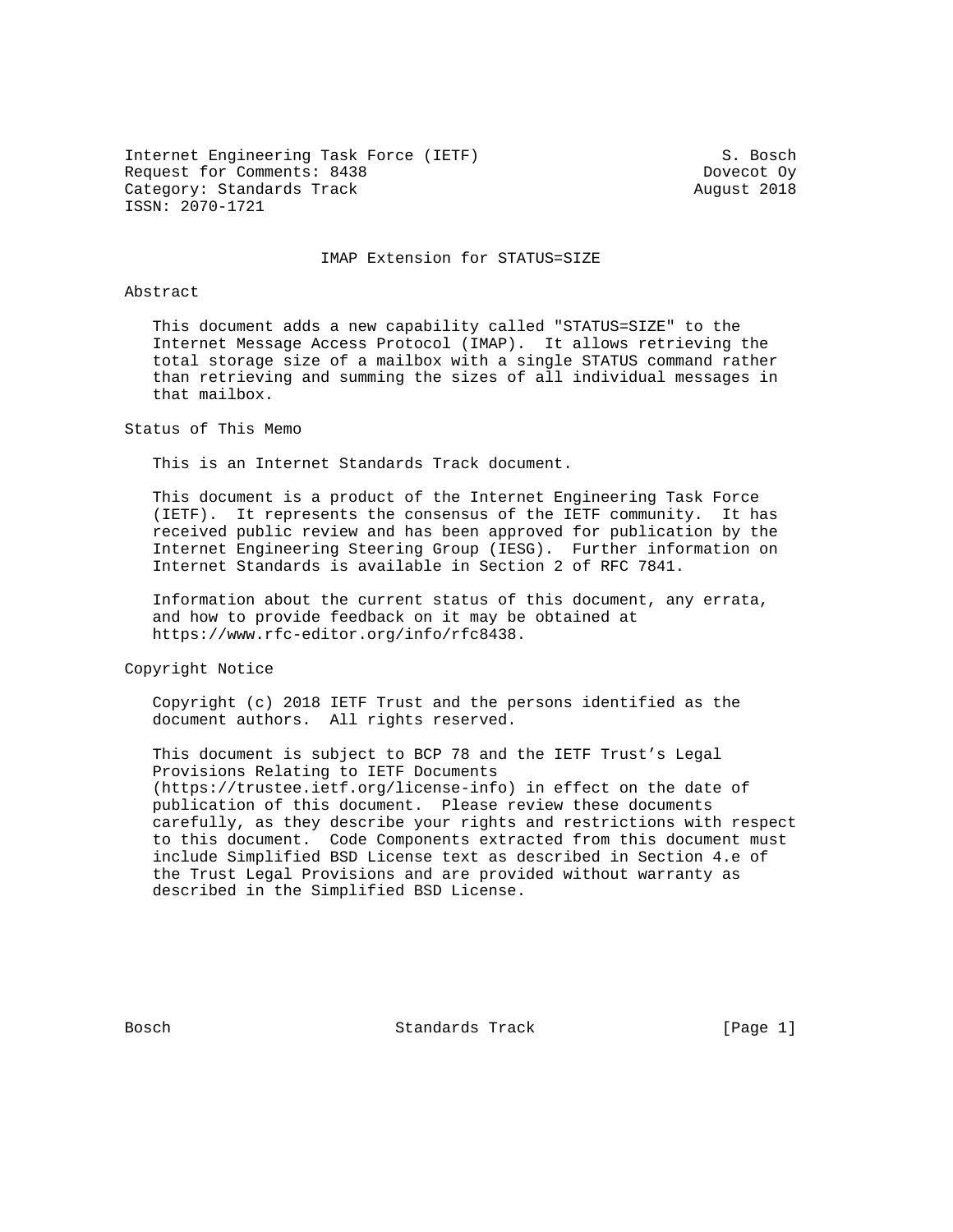Table of Contents

|  | Conventions Used in This Document 3         |  |
|--|---------------------------------------------|--|
|  | 3. STATUS Command and Response Extensions 3 |  |
|  |                                             |  |
|  |                                             |  |
|  |                                             |  |
|  |                                             |  |
|  |                                             |  |
|  |                                             |  |

## 1. Introduction

 This document extends the Internet Message Access Protocol (IMAP) [IMAP4rev1] with a new capability called "STATUS=SIZE". To determine the total storage size of a mailbox, an IMAP client currently needs to retrieve all message sizes individually using the FETCH command with the RFC822.SIZE data item. The STATUS=SIZE capability provides a more efficient means of achieving this. It extends the STATUS command with a new "SIZE" data item, which indicates the total size of all messages in the target mailbox. This way, this information can be queried with just one STATUS command. When the LIST-STATUS IMAP capability [LIST-STATUS] is also available, the SIZE data item can be queried for many mailboxes at once using just one LIST command.

 This capability is particularly useful for IMAP clients that do not cache the state of the message store, such as most webmail clients. Without the "STATUS=SIZE" capability, such clients need to fetch all message sizes from the server when the size of an individual mailbox needs to be determined. For example, a user may request detailed quota usage information for each mailbox to find out which specific mailboxes consume most of the available storage resources. Using this information, the user can get an overview of which mailboxes need to be cleaned up to reduce quota usage. The QUOTA capability [QUOTA] is no help in that scenario, since the provided QUOTAROOT command can only yield the STORAGE resource usage of a whole quota root, not each individual mailbox within that root.

Bosch Standards Track [Page 2]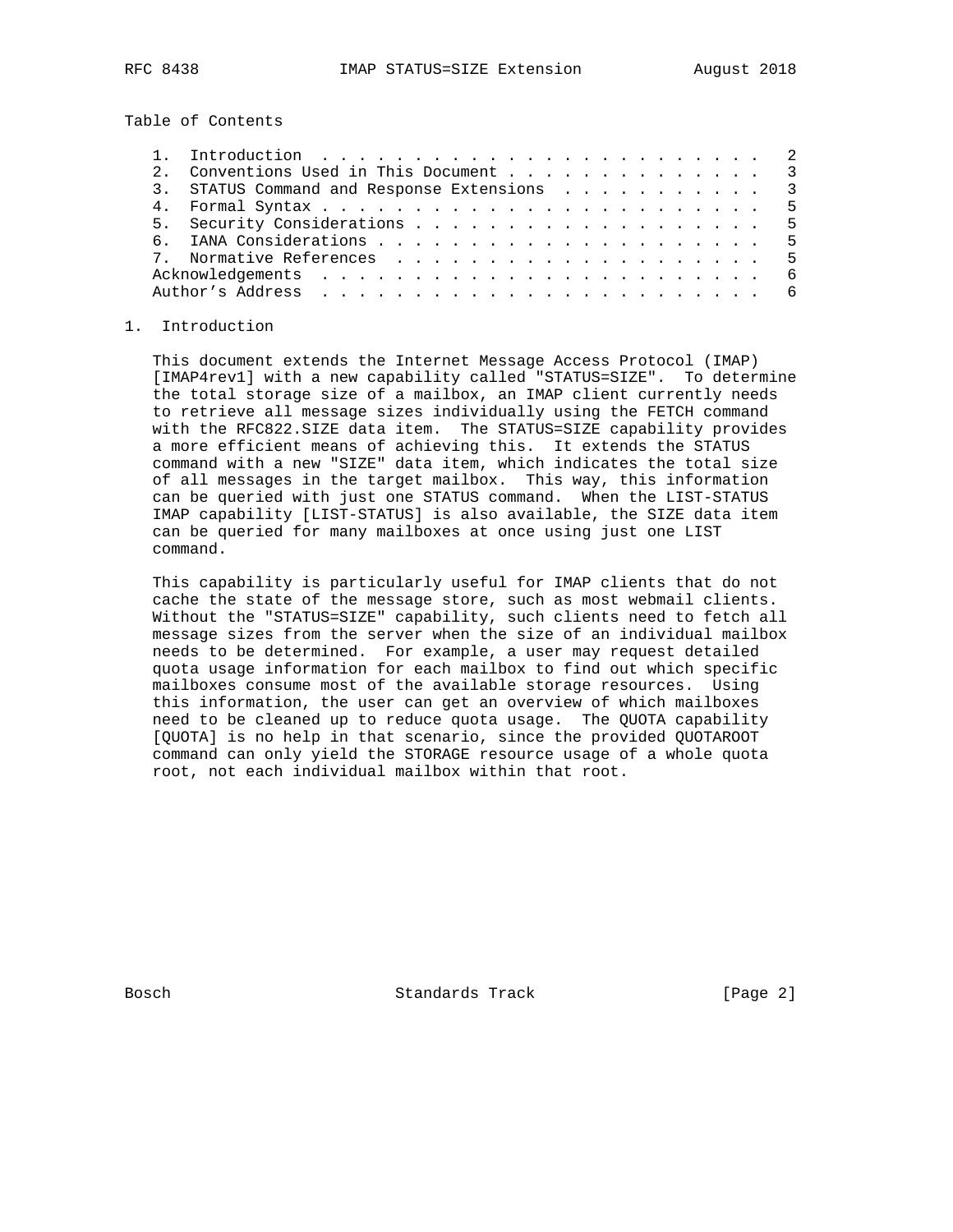- 
- 2. Conventions Used in This Document

 In examples, "C:" indicates lines sent by a client that is connected to a server. "S:" indicates lines sent by the server to the client.

 The key words "MUST", "MUST NOT", "REQUIRED", "SHALL", "SHALL NOT", "SHOULD", "SHOULD NOT", "RECOMMENDED", "NOT RECOMMENDED", "MAY", and "OPTIONAL" in this document are to be interpreted as described in BCP 14 [KEYWORDS] [KEYWORDS2] when, and only when, they appear in all capitals, as shown here.

3. STATUS Command and Response Extensions

 This extension defines one new status data item for the STATUS command and response:

SIZE

 The total size of the mailbox in octets. This is not strictly required to be an exact value, but it MUST be equal to or greater than the sum of the values of the RFC822.SIZE FETCH message data item [IMAP4rev1] of all messages in the mailbox. When the QUOTA capability [QUOTA] is also supported, this value SHOULD be equal to the storage usage value used to enforce the STORAGE resource limit for this mailbox. This way, the client can directly infer the quota usage.

 Since the total storage size of a mailbox can easily exceed 4 GB, clients MUST be capable of receiving 63-bit SIZE data item values. The message size is chosen to be at most 63 bits wide rather than 64 bits to make implementations on various platforms (such as Java) easier.

Example:

 C: A01 STATUS frop (MESSAGES SIZE UIDNEXT) S: \* STATUS frop (MESSAGES 8 SIZE 44421 UIDNEXT 242344) S: A01 OK STATUS completed

Bosch Standards Track [Page 3]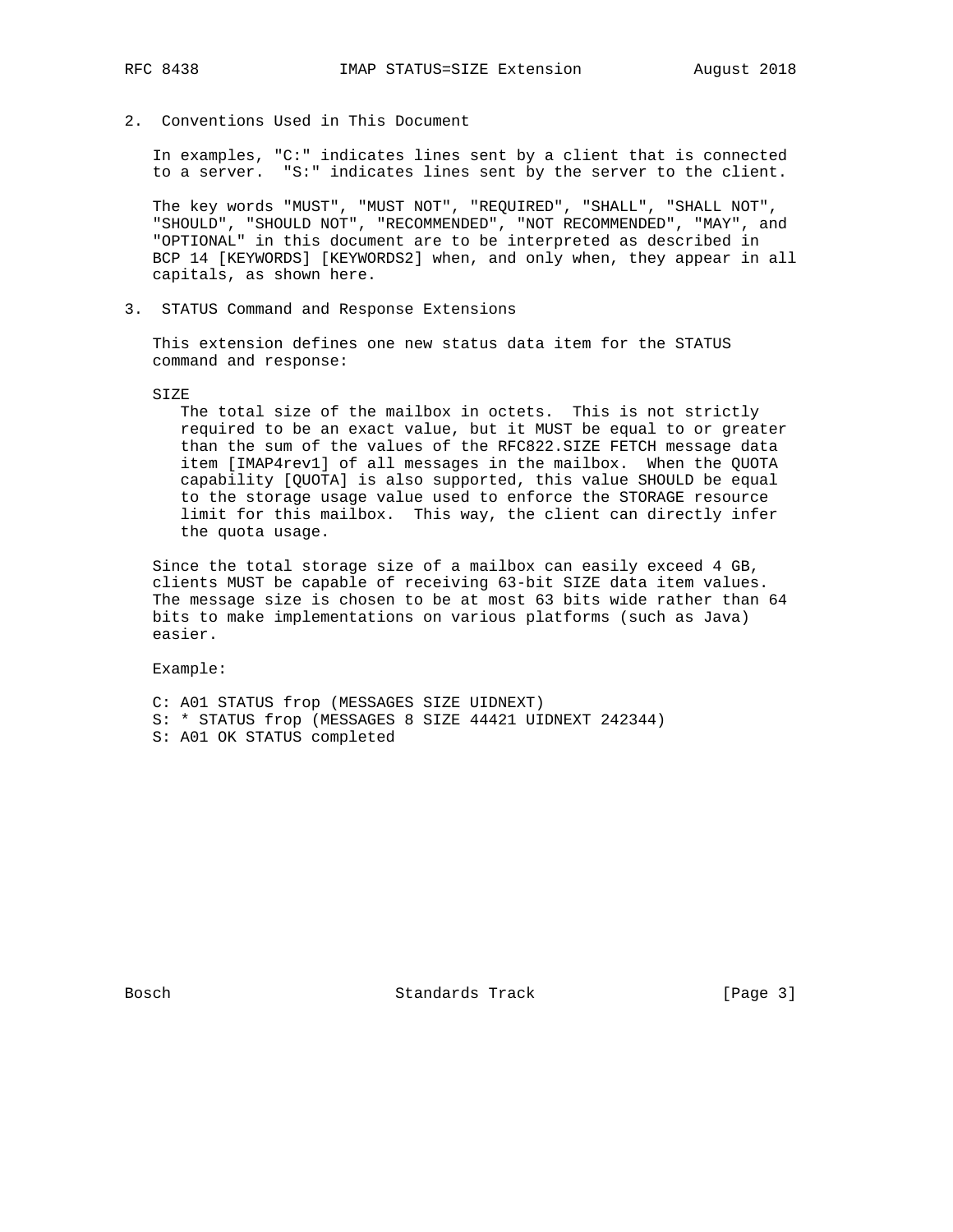The same information can be obtained by using the following commands, albeit less efficiently:

 C: A02 SELECT "frop" S: \* FLAGS (\Answered \Flagged \Deleted \Seen \Draft) S: \* 8 EXISTS S: \* 1 RECENT S: \* OK [UNSEEN 7] First unseen. S: \* OK [UIDVALIDITY 1364851417] UIDs valid S: \* OK [UIDNEXT 242344] Predicted next UID S: \* OK [HIGHESTMODSEQ 3914] Highest S: A02 OK [READ-WRITE] Select completed. C: A03 FETCH 1:\* (RFC822.SIZE) S: \* 1 FETCH (RFC822.SIZE 3224) S: \* 2 FETCH (RFC822.SIZE 1222) S: \* 3 FETCH (RFC822.SIZE 444) S: \* 4 FETCH (RFC822.SIZE 4516) S: \* 5 FETCH (RFC822.SIZE 544) S: \* 6 FETCH (RFC822.SIZE 922) S: \* 7 FETCH (RFC822.SIZE 31126) S: \* 8 FETCH (RFC822.SIZE 2423) S: A03 OK Fetch completed.

 When the LIST-STATUS IMAP capability [LIST-STATUS] is also available, the STATUS command can be combined with the LIST command to further improve efficiency. This way, the sizes of many mailboxes can be queried with just one LIST command.

Example:

 C: A04 LIST "" % RETURN (STATUS (MESSAGES SIZE)) S: \* LIST () "." "INBOX" S: \* STATUS "INBOX" (MESSAGES 17 SIZE 16234) S: \* LIST () "." "frop" S: \* STATUS "frop" (MESSAGES 8 SIZE 44421) S: A04 OK List completed.

Bosch Standards Track [Page 4]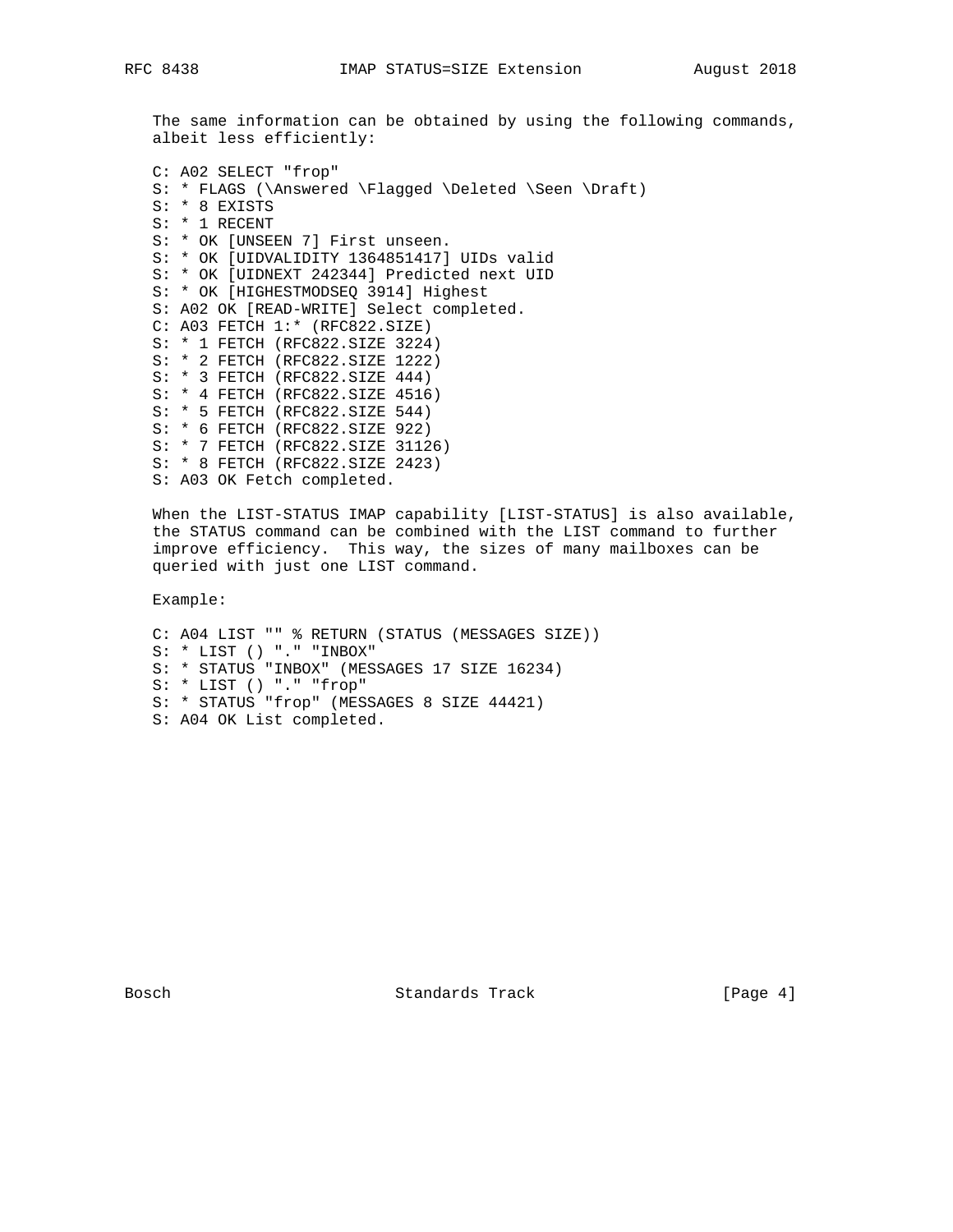4. Formal Syntax

 The following syntax specification augments the grammar specified in [IMAP4rev1] and [IMAP4-ABNF]. It uses the Augmented Backus-Naur Form (ABNF) notation as specified in [ABNF]. Elements not defined here are taken from [IMAP4rev1] and [IMAP4-ABNF].

 capability =/ "STATUS=SIZE"  $status-att$  =/ " $SLZE$ " status-att-val =/ "SIZE" SP number64  $number64 = 1*DiffIT$  ; Unsigned 63-bit integer ; (0 <= n <= 9,223,372,036,854,775,807)

5. Security Considerations

 There are no known additional security issues with this extension beyond those described for the base protocol [IMAP4rev1] and the LIST-STATUS extension [LIST-STATUS].

6. IANA Considerations

 IANA has added "STATUS=SIZE" to the "IMAP Capabilities" registry located at <http://www.iana.org/assignments/imap-capabilities>.

7. Normative References

 [ABNF] Crocker, D., Ed. and P. Overell, "Augmented BNF for Syntax Specifications: ABNF", STD 68, RFC 5234, DOI 10.17487/RFC5234, January 2008, <https://www.rfc-editor.org/info/rfc5234>.

[IMAP4-ABNF]

 Melnikov, A. and C. Daboo, "Collected Extensions to IMAP4 ABNF", RFC 4466, DOI 10.17487/RFC4466, April 2006, <https://www.rfc-editor.org/info/rfc4466>.

[IMAP4rev1]

 Crispin, M., "INTERNET MESSAGE ACCESS PROTOCOL - VERSION 4rev1", RFC 3501, DOI 10.17487/RFC3501, March 2003, <https://www.rfc-editor.org/info/rfc3501>.

Bosch Standards Track [Page 5]